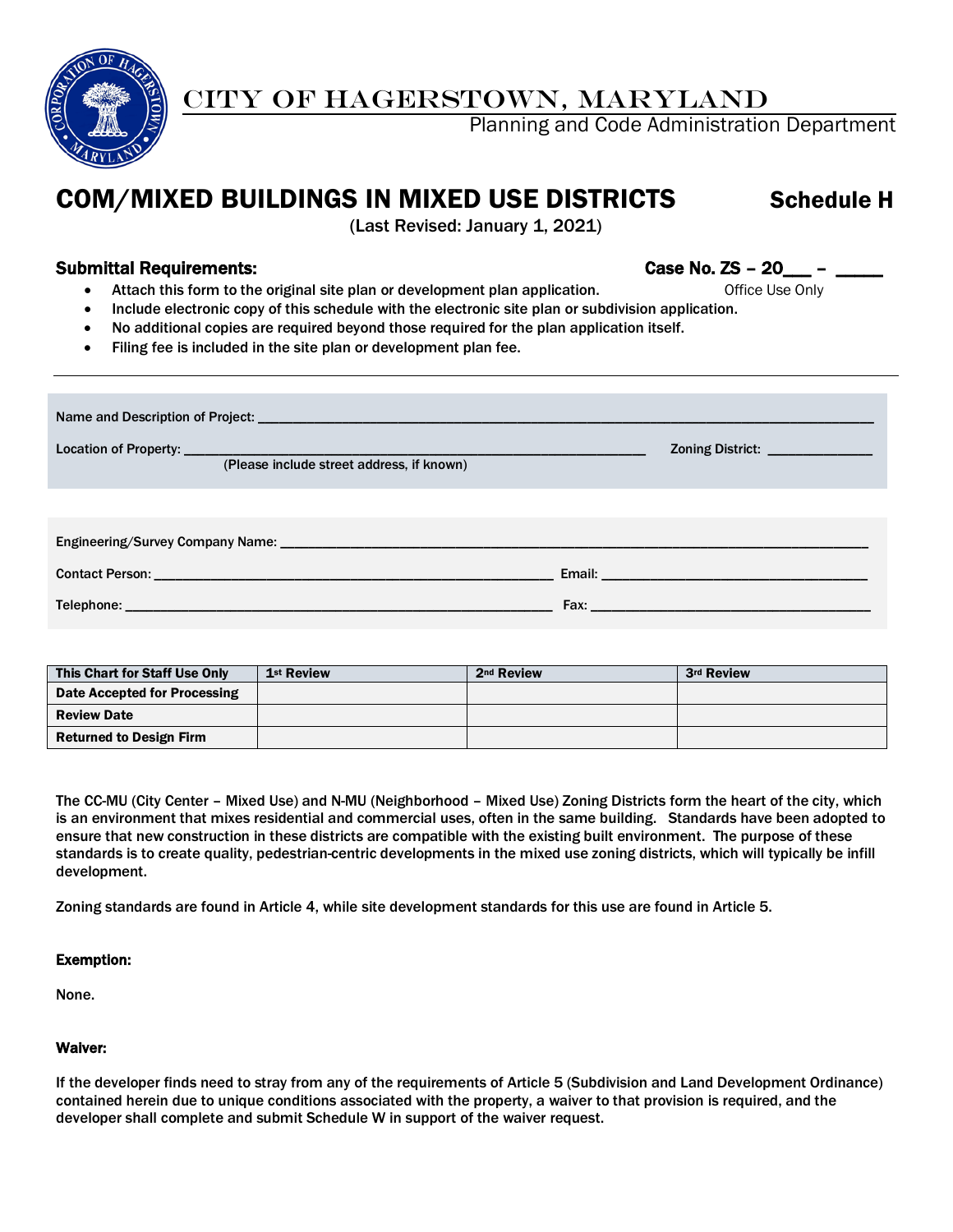Instructions to Engineer/Surveyor: In the column marked "Engineer/Surveyor," identify each page which the required item appears on the plan. For items that appear on each page of the plan, use "All." If the item is not applicable, address as not applicable in a note on the plan and reference the page of the plan on which the note appears in the column below. Only addressing the issue as "not applicable" in this checklist is insufficient.

| <b>LMC</b><br><b>Section</b> | <b>Ordinance Requirements</b>                                                                                                                                                                                                                                                                                                                                                                                                                                                                                                                                        | Engineer/<br><b>Surveyor</b> | 1 <sup>st</sup> Review | 2 <sup>nd</sup> Review | 3rd Review | <b>Review Key</b><br>$\checkmark$ = 0K<br>$0 = Incomplete$<br>$N/A$ = Not Applicable                                                                                      |
|------------------------------|----------------------------------------------------------------------------------------------------------------------------------------------------------------------------------------------------------------------------------------------------------------------------------------------------------------------------------------------------------------------------------------------------------------------------------------------------------------------------------------------------------------------------------------------------------------------|------------------------------|------------------------|------------------------|------------|---------------------------------------------------------------------------------------------------------------------------------------------------------------------------|
| 4.Z                          | Zoning: Only applies in CC-MU and N-MU districts.                                                                                                                                                                                                                                                                                                                                                                                                                                                                                                                    |                              |                        |                        |            |                                                                                                                                                                           |
| 4.E.3                        | Parking - As applicable under Art. 4, Sec. O.<br>Off-street parking spaces must be located to<br>а.<br>the rear of the principal building.<br>Reduction. A development can reduce the<br>b.<br>required off-street parking spaces up to 50%<br>when certain studies are provided and transit<br>is available. See Article 4, Section E.3.b for<br>details. Subject to approval by the Planning<br>Commission at site plan.<br>No off-street parking is required for non-<br>c.<br>residential uses unless such uses exceed<br>3,000 square feet of gross floor area. |                              |                        |                        |            |                                                                                                                                                                           |
| 4.E.5.b(1)                   | Maximum Setback Requirements (items b(1) through<br>b(7). The maximum front and street side building<br>setback may not exceed the average front yard depth of<br>the nearest two lots on either side of the subject lot or<br>15 feet, whichever is less.                                                                                                                                                                                                                                                                                                           |                              |                        |                        |            | As bulk requirements in<br>Article 4, it is possible<br>to apply to the BZA for<br>variances to these 7<br>items if it meets the<br>standards in Article 4,<br>Section U. |
| 4.E.5.b(2)                   | If one or more of the lots required to be included in the<br>averaging calculation are vacant, such vacant lots will<br>be deemed to have a yard depth of zero feet.                                                                                                                                                                                                                                                                                                                                                                                                 |                              |                        |                        |            |                                                                                                                                                                           |
| 4.E.5.b(3)                   | Lots fronting a different street than the subject lot or<br>separated from the subject lot by a street or alley may<br>not be used in computing the average.                                                                                                                                                                                                                                                                                                                                                                                                         |                              |                        |                        |            |                                                                                                                                                                           |
| 4.E.5.b(4)                   | When the subject lot is a corner lot, the average setback<br>will be computed on the basis of the two adjacent lots<br>that front on the same street as the subject lot.                                                                                                                                                                                                                                                                                                                                                                                             |                              |                        |                        |            |                                                                                                                                                                           |
| 4.E.5.b(5)                   | When the subject lot abuts a corner lot fronting on the<br>same street, the average setback will be computed on<br>the basis of the abutting corner lot and the nearest two<br>lots that front on the same street as the subject lot.<br>Calculating Setbacks Example:<br>$(12 ft. + 8 ft. + 12 ft. + 0 ft.)/4 = 8 ft.$                                                                                                                                                                                                                                              |                              |                        |                        |            |                                                                                                                                                                           |
| 4.E.5.b(6)                   | A portion of the building may be set back from the<br>maximum setback line in order to provide an articulated<br>facade or accommodate a building entrance feature,<br>provided that the total area of the space created must<br>not exceed one square foot for every linear foot of<br>building frontage.                                                                                                                                                                                                                                                           |                              |                        |                        |            |                                                                                                                                                                           |
| 4.E.5.b(7)                   | In order to accommodate an outdoor eating area, a<br>building may exceed the average front yard depth.<br>However, in order to preserve the continuity of the<br>streetwall, the building may be set back no more than<br>15 feet from the front or street side property line. The<br>total square footage of an outdoor eating area that is<br>located between a public sidewalk and the building<br>facade may not exceed 12 times the building's street<br>frontage in linear feet                                                                                |                              |                        |                        |            |                                                                                                                                                                           |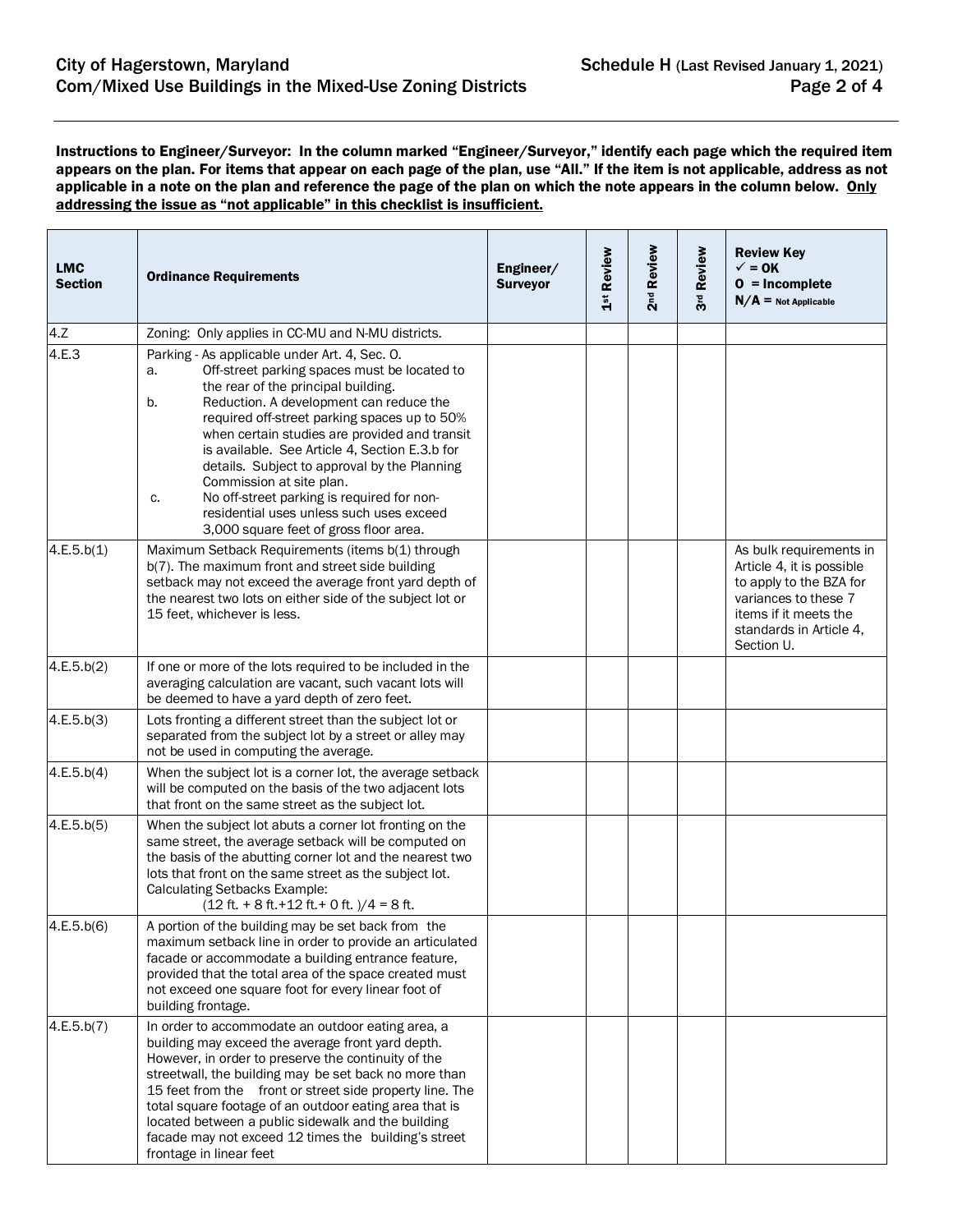| <b>LMC</b><br><b>Section</b> | <b>Ordinance Requirements</b>                                                                                                                                                                                                                                                                                                                                                                                                                                                                                                                                                             | Engineer/<br><b>Surveyor</b> | 1st Review | 2nd Review | 3rd Review | <b>Review Key</b><br>$\sqrt{}=$ OK<br>$0 = Incomplete$<br>$N/A$ = Not Applicable                                                                                    |
|------------------------------|-------------------------------------------------------------------------------------------------------------------------------------------------------------------------------------------------------------------------------------------------------------------------------------------------------------------------------------------------------------------------------------------------------------------------------------------------------------------------------------------------------------------------------------------------------------------------------------------|------------------------------|------------|------------|------------|---------------------------------------------------------------------------------------------------------------------------------------------------------------------|
| 4.E.7.a<br>N-MU only         | The G.F.A. of an individual commercial establishment in<br>the N-MU District in a building built after Feb 25, 2010,<br>shall not exceed 15,000 square feet.                                                                                                                                                                                                                                                                                                                                                                                                                              |                              |            |            |            |                                                                                                                                                                     |
| 4.E.7.b<br>N-MU only         | For new construction, a min. of 70% of the street-facing<br>building façade between two feet and eight feet in<br>height above grade must be comprised of clear windows<br>that allow views of indoor space or product displays.                                                                                                                                                                                                                                                                                                                                                          |                              |            |            |            | See additional text for<br>existing, non-residential<br>buildings which are<br>adapted for mixed-use.                                                               |
| 4.E.7.c<br>N-MU only         | Ground Floor Restriction. For new construction,<br>commercial uses are restricted to the ground floor. This<br>restriction does not apply to bed and breakfast inns.                                                                                                                                                                                                                                                                                                                                                                                                                      |                              |            |            |            |                                                                                                                                                                     |
| 4.E.7.d<br>N-MU only         | Commercial Uses in Upper Floors of Existing Buildings.<br>For master planned projects containing multiple<br>buildings, existing non-residential buildings may<br>be adapted to include upper floor commercial uses;<br>however, the total amount of commercial space in such<br>master planned projects shall not exceed 20% of the<br>total square footage for the entire development.                                                                                                                                                                                                  |                              |            |            |            |                                                                                                                                                                     |
| 5.1.6.c(1)                   | The facade of a building shall present a public view to<br>the street or pedestrian corridor. It is preferred that new<br>buildings and additions be architecturally compatible<br>with the existing structures and that the exterior wall<br>surfaces of each individual building be similar in<br>architectural treatment and materials. For large new<br>buildings, modulation should be incorporated in building<br>designs to reduce overall bulk and mass. All rooftop<br>equipment shall be located, screened or shielded so<br>that its visibility is minimized from public view. |                              |            |            |            |                                                                                                                                                                     |
| 5.1.6.c(2)                   | Amenity areas are encouraged and should be<br>considered as an integral component of site design.<br>Amenity areas include, but are not limited to public<br>plazas, courtyards, squares or small parks on the site.<br>Examples of design elements that could be included in<br>the amenity areas are seating walls, benches, outdoor<br>dining/gathering areas, decorative fountains or water<br>features, clock towers and/or garden areas.                                                                                                                                            |                              |            |            |            |                                                                                                                                                                     |
| 5.1.6.c(3)                   | Building design should form street edges and en-<br>courage active, safe street life. Buildings should<br>recognize site patterns and help define entries to<br>interior courtyards, building entrances, and public<br>spaces. In the CC-MU District, storefronts shall be<br>retained on existing buildings - in full or to a minimum<br>of 40 feet in depth.                                                                                                                                                                                                                            |                              |            |            |            | Window openings on<br>existing store-fronts in<br>the CC-MU District shall<br>not be reduced in area<br>but may be expanded in<br>size with approval of<br>the HDC. |
| 5.1.6.c(4)                   | Use architectural styles that are associated with<br>traditional neighborhood design and multi-family design<br>that delineates separation of the units. Commercial<br>architectural styles should mimic the Main Street<br>concept and take architectural styles from the City's<br>traditional building designs.                                                                                                                                                                                                                                                                        |                              |            |            |            |                                                                                                                                                                     |
| 5.1.6.c(5)                   | Lights illuminating off-street parking, pedestrian or<br>loading areas shall be arranged and installed so that no<br>material glare or direct light shall spill over into adjacent<br>parcels or shine upwards. Light standards for off-street<br>parking and loading areas shall not exceed 20 feet in<br>height and shall be of a directional type capable of<br>shielding the light source from direct view.                                                                                                                                                                           |                              |            |            |            |                                                                                                                                                                     |